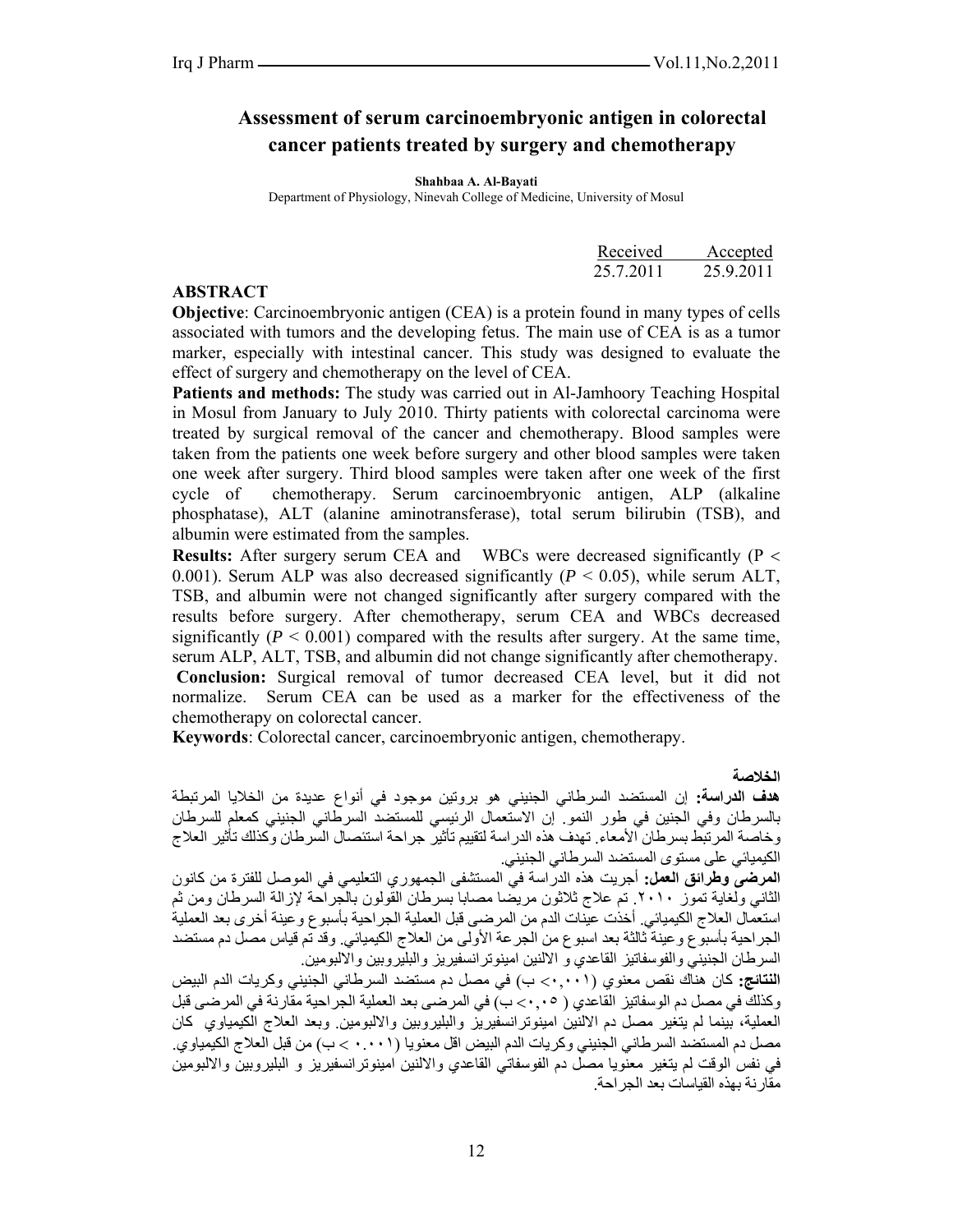**الاستنتاج:** ان إزالة السرطان جراحيا قلل من مصل دم المستضد السرطاني الجنيني ولكنه لم يرجع إلى الحالة الطبيعية . من الممكن اعتماد المستضد السرطاني الجنيني كمعلم لمستوى تأثير العلاج الكيمياوي لسرطان القولون.

arcinoembryonic antigen (CEA) was  $C$  arcinoembryonic antigen (CEA) was<br>  $C$  originally described by Gold and Freeman in 1965, its presence was demonstrated in fetal gut tissue and in tumors from gastrointestinal tract<sup>1,2</sup>. Subsequently, CEA was detected in the circulation of patients and recognized as a serum marker for colorectal cancer<sup>3</sup>.

 CEA is recommended as the reference serum marker (standard) and can be used to predict operability of recurring tumor<sup>4</sup>. CEA is also used for monitoring treatment of advanced disease<sup>5</sup>. However, serum CEA antigen level is not useful to screen for colon cancer because of insufficient sensitivity especially, for patients who have early and highly curable colon cancer<sup>6</sup>.

Combined pre-and postchemoradiotherapy CEA levels could be useful as a prognostic factor for disease free survivals with rectal cancer who undergo neoadjuvent chemoradiotherapy and curative resection<sup>7</sup>. In addition, postchemoradiotherapeutic CEA levels < 5 ng/mL is a favorable prognostic factor for rectal cancer and is associated with increased rate of earlier disease staging and complete tumor regression.<sup>8</sup>

 The aim of this study was conducted in order to evaluate the effect of surgical removal and chemotherapy treatment on the level of CEA in colorectal cancer.

#### **Patients and Methods**

This study was conducted at Aljamhoory Teaching Hospital, Mosul, Iraq, during the period from January to July 2010. Thirty patients (15 males and 15 females) with colorectal cancer diagnosed by specialist using triple assessment involved clinical feature, ultrasound, mammography and fine needle aspiration cytology. The patients were treated by surgical removal of the cancer. Chemotherapy was stared after two weeks of the surgery. Chemotherapy included combination of 5-fluorouracil 450 mg/m<sup>2</sup> and leucovorin 20 mg/m<sup>2</sup> daily for 5 days, given by infusion and the cycle was repeated every 28 days for six cycles. Blood samples were taken from the patients one week before surgery and other blood samples were taken after one week of surgery. Other blood samples were taken after one week of the first cycle of chemotherapy. Blood samples were analyzed for serum carcinoembryonic antigen,<sup>9</sup> WBCs, and  $ALP<sup>10</sup>$  (alkaline phosphatase),  $ALT<sup>11</sup>$ (alanine aminotransferase),  $TSB<sup>12</sup>$  (total serum bilirubin), and albumin were estimated. The estimation of serum CEA based on fluorescence immunoassay technology using sandwich immune assay.<sup>9</sup>

Data are presented as means  $\pm$  SD and were analyzed by using paired t-test to compare between parameters for the follow up study using SPSS Version 10. P value less than 0.05 was considered significant.

#### **Results**

Table 1 shows significant decreases (P  $< 0.001$ ) in the serum level of CEA, ALP and WBCs after surgery compared with these parameters before surgery.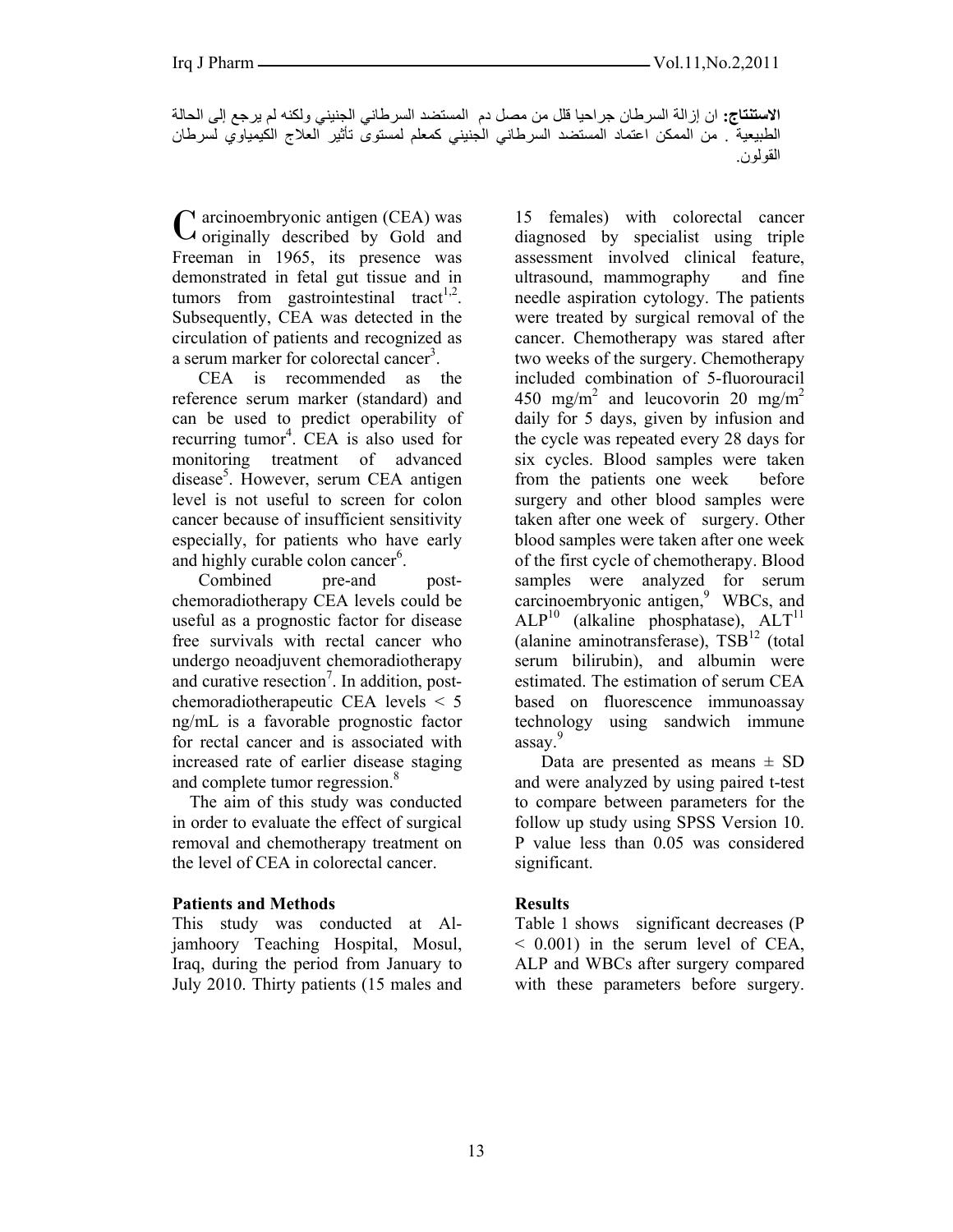| colorectal cancer patients treated with surgical reflioval and chemotherapy |                         |                  |                     |            |                |                 |  |
|-----------------------------------------------------------------------------|-------------------------|------------------|---------------------|------------|----------------|-----------------|--|
| Parameters                                                                  | <b>CEA</b>              | <b>WBCs</b>      | <b>ALP</b>          | ALT        | <b>TSB</b>     | Albumin         |  |
|                                                                             |                         |                  |                     |            |                |                 |  |
| Before surgery                                                              | 5.44                    | 8.17             | 48.77               | 12.17      | 9.3            | $43.17 \pm 5.0$ |  |
|                                                                             | $\pm 1.53$              | $\pm 2.4$ E09    | ±24.08              | ±6.14      | $\pm 4.5$      |                 |  |
| After surgery                                                               | 4.29                    | 7.43             | 46.03               | 12.93      | $9.83{\pm}4.4$ | $42.97\pm4.1$   |  |
|                                                                             | $\pm 1.29$ <sup>a</sup> | $\pm 2.1$        | $\pm 22.66^{\circ}$ | $\pm 5.21$ |                |                 |  |
|                                                                             |                         | E09 <sup>a</sup> |                     |            |                |                 |  |
| After                                                                       | 3.38                    | $6.60 \pm 1.8$   | 4.3                 | 13.13      | 9.5            | $42.07 \pm 3.9$ |  |
| chemotherapy                                                                | $\pm 1.17^b$            | E09 <sup>b</sup> | ±19.81              | $\pm 4.92$ | $\pm 4.3$      |                 |  |
|                                                                             |                         |                  |                     |            |                |                 |  |

Table 1. Carcinoembryonic antigen (CEA), liver function tests and WBCs in colorectal cancer patients treated with surgical removal and chemotherapy

A:  $P \le 0.001$  VS before surgery; b:  $P \le 0.001$  VS after surgery

ALP: alkaline phosphatase. ALT: alanine aminotransferase, TSB: total serum biluribin.

Table 2. Distribution of the patients with colorectal cancer according to the level of their serum carcinoembryonic antigen (CEA)

| ັ             |                 |           |           |          |              |  |  |
|---------------|-----------------|-----------|-----------|----------|--------------|--|--|
|               | Serum CEA ng/mL |           |           |          |              |  |  |
| Patients      |                 |           |           |          | Total number |  |  |
|               | $\leq$ 3        | $3.1 - 4$ | $4.1 - 5$ | $>\!\!5$ | of patients  |  |  |
| Before        |                 |           | 21        | O        | 30           |  |  |
| surgery       |                 |           |           |          |              |  |  |
|               | b               | 14        |           |          | 30           |  |  |
| After surgery |                 |           |           |          |              |  |  |
| After         | 18              |           |           |          | 30           |  |  |
| chemotherapy  |                 |           |           |          |              |  |  |

Serum ALP was decreased significantly ( $p < 0.05$ ), while serum ALT, TSB, and albumin were not changed significantly after surgery compared with the results before surgery.

 After chemotherapy, serum CEA decreased significantly  $(p < 0.001)$ compared with the results after surgery as shown in Table 1. At the same time, serum ALP, ALT, TSB, and albumin did not change significantly after chemotherapy compared with that after surgery (Table1).

 Table 2 shows that serum CEA for all patients before surgery was higher than 3 ng/mL . Most of the colorectal patients were still had higher serum CEA than 3 ng/mL after surgical removal of the cancer. However, more than 50% of

the patients had equal or less than 3 ng/mL and only 6 patient had serum level 2 ng/mL after the first cycle of chemotherapy

#### **Discussion**

An elevated level of serum CEA preoperatively is a poor indicator: the high the serum level of CEA the more likely the cancer is extensive and will recurrence postoperatively.<sup>6</sup> The diagnostic value in the follow up study after curative surgery suggests cancer recurrence.<sup>13</sup> A cut off value of  $2.2$ ng/mL may provide an ideal balance of sensitivity and specificity of CEA.<sup>14</sup> In the present patients, the mean value of serum CEA was higher than the

mentioned cut off value, In addition to that, serum CEA were higher than 7 ug/mL for 5 patients indicating bad prognosis.

 The distribution of the present colorectal patients according to their serum CEA showed that surgical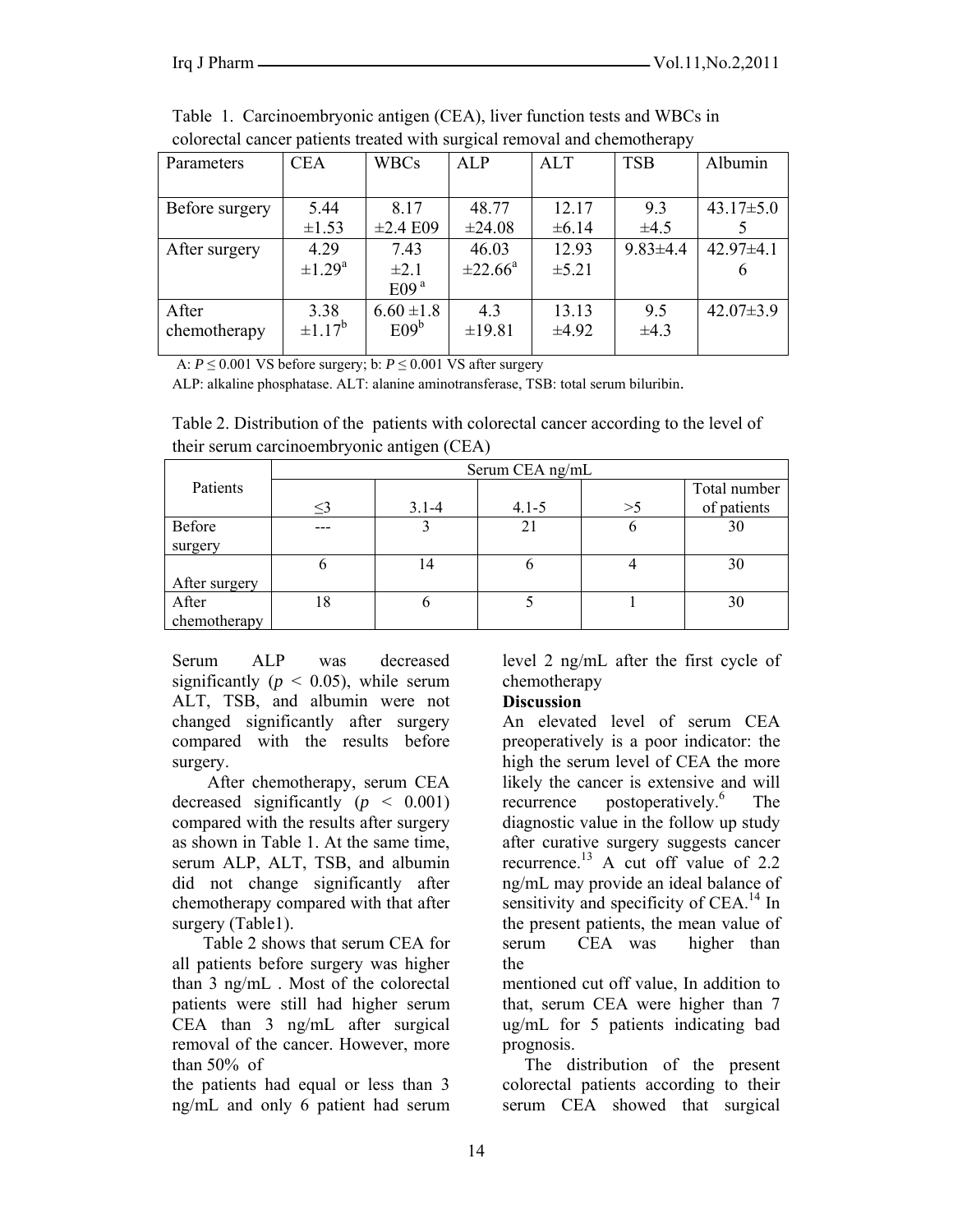removal of the cancer did not retuned serum CEA to normal value for most of the patients. Chemotherapy treatment retuned only 18 patients out of 30 patients to the normal value. These results, therefore, indicated that chemotherapy is important for the cure of the patients<sup>7</sup>.

 In the present study, serum level of CEA was decreased significantly after removal of the cancer. Veiged $15$ confirmed the prognostic value of serum CEA in particular its t half life following surgery for colorectal carcinoma. However, serum CEA is a test with high specificity but insufficient sensitivity for detecting colorectal cancer.14

 After cancer resection, serum CEA decreased significantly though still higher than normal value. Cappell<sup>16</sup> found that after complete colon cancer resection, serum level of CEA almost normalize. Failure to normalize postoperatively suggests incomplete resection. A sustained and progressive rise after post operative normalization strongly suggest cancer recurrence.<sup>16</sup> Accordingly, serum CEA may not give the cure of the disease, since 24 patients out of 30 had serum CEA more than 3 ng/mL.

 In the present study, WBCs were higher than normal level and decreased after removal of the cancer. Lee et  $al<sup>17</sup>$ found an association between elevated WBCs and colonic cancer with an increase in both mortality and incidence of colon cancer. The decrease of the WBCs in the present patients indicated the removal of the cancer

 The most useful application of CEA is in the detection of liver metastasis from colorectal cancer.<sup>18</sup> Therefore, liver function tests were determined, in the present patients, in order to detect the metastasis to the liver in accordance with the high level of serum CEA. The liver function tests

were within normal indicating the cancer of the patients did not reach the liver.

 In conclusion, serum CEA was decreased after resection of colorectal cancer, but it did not normalize. Serum CEA can be used as a marker for the effectiveness of the chemotherapy on colorectal cancer.

## **Acknowledgement**

This study was supported by Ninevah College of Medicine**.** 

### **References**

- 1. Gold P, Freeman SO. Demonstration of umor specific antigens in human colonic carcinomata by immunologicl tolerance and absorption techniques. J Exp Med 1965;121:439.
- 2. Gold P, Freeman SO. Specific carcinoembryonic antigens of the human digestive suystem. J Exp Med 1965:122:467.
- 3. Wang JY, tang R, chiang JM. Value of carcinoembryonic antigen in the management of colorectal cancer. Dis Colon Rectum 1994;37:272-7.
- 4. Eche N, Pichon MF, Quillen V, et al. Standards, options and recommendations for tumor markers in colorectal cancer. Bull Cancer 2001;88:1177-206.
- 5. European Group on tumor Markers. Clinical utility of biochemical markers in colorectal cancer. Europ. J cancer 2003; 39:718-727.
- 6. Grem JL, Steinberg SM, Chen AP, et al. The utility of monitoring carcin- oembryonic antigen during systemic therapy for advanced colorectal cancer. Oncol Rep 1998;5:559-67.
- 7. Jang NY, Kang SB, Kim DW, et al. The role of carcinoembryonic antigen after neoadjuvant